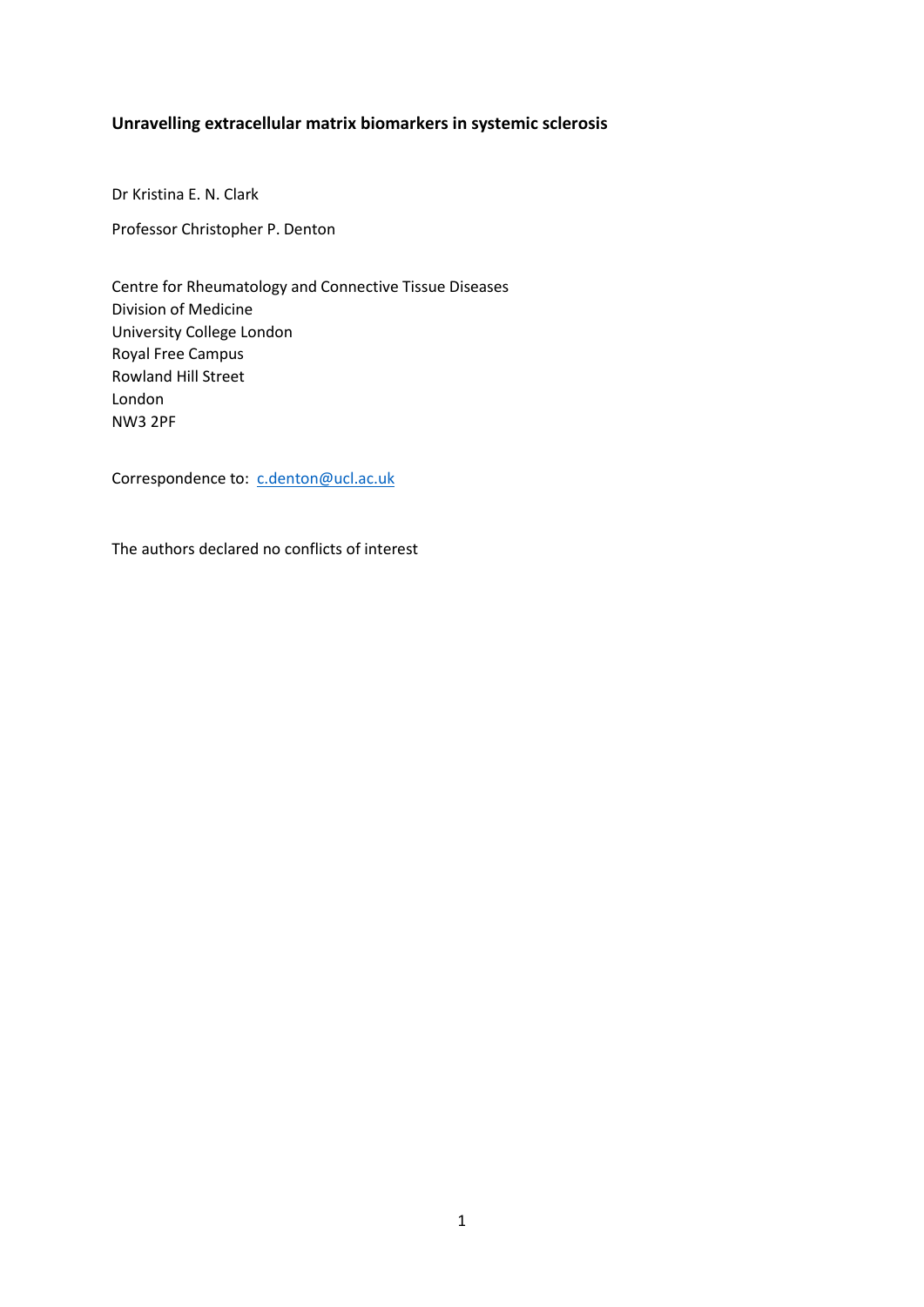Systemic sclerosis (SSc) is a prototypic fibrotic disease characterised by accumulation of excessive extracellular matrix (ECM) in affected tissues including skin, lung, and in the wall of blood vessels that may lead pulmonary hypertension, scleroderma renal crisis or digital ischaemia. The constellation of clinical manifestations makes SSc one of the most challenging of the immune mediated rheumatic diseases. One of the hallmarks of the disease is its clinical diversity and it is increasingly appreciated that the natural history of progression, improvement or stability in the skin and lung is an important predictor of outcome and disease burden. Serum markers that predict future outcomes are an attractive proposition and the ability to sample ECM fragments in the blood or other biological samples has opened up possibilities to develop better ways to stratify cases at an early stage that could be applied in clinical trials or practice.

To develop and validate such an approach, Dobrata et al have used technically robust immunoassays to measure the levels of ECM fragments in the circulation [1]. The immunoassays target specific epitopes generated by enzymatic cleavage of ECM by metalloproteinase and can be used to determine targets that reflect biosynthesis, which are released as procollagen and as markers that reflect the enzymatic degradation of ECM components. In this way it is possible to assess both synthesis and degradation of fibrillary collagens and derive a ratio that may reflect net collagen turnover at a point in time. Building upon promising earlier studies of this technology [2], this approach has been applied to a derivation and validation cohort of SSc and healthy controls. Further analysis of the pooled samples has also been undertaken.

Their findings support previous literature showing markers of type I and type III collagen synthesis, designated C1 and C3 respectively, differ between SSc and healthy controls (HC), and these have been correlated in cross-sectional analysis to measurements such as the modified Rodnan skin score (mRSS) [2]. mRSS has been validated as a trial outcome measure but has substantial limitations especially related to reproducibility and reliability [3] and so a blood measure that reflects global skin fibrosis burden would be useful [4]. The present work uses longitudinal disease behaviour to classify cases as progressive and this is aligned to approaches that have proven valuable beyond SSc such as in lung fibrosis.

Although such an approach has enormous potential relevance to clinical management it also has limitations. The added value to measuring degradation as well as synthesis is not completely clear as most of the statistical associations seem to be driven by the individual marker. Synthesis and degradation may not correlate with total ECM burden. Compelling recent longitudinal studies have shown good baseline cross sectional correlation but interestingly markers of ECM synthesis may increase with clinical improvement perhaps reflecting that matrix turnover is dynamic and can associate with improvement as well as worsening [5]. This is important other serum tests, such as the composite ELF (enhanced liver fibrosis) test, developed for liver fibrosis, also appear to reflect skin severity and lung fibrosis [6].

In addition, baseline cross sectional analysis does not consider longitudinal changes in these markers, and further understanding on how collagen neoepitopes are impacted by the disease's natural history or treatment response is required. In this way it will be important to demonstrate the advantages of having a measure in the serum that reflects total disease as compared to sampling other distinct compartments (such as urine, BAL or skin blister fluid) [7], especially as these results only reflected changes in skin, and not lung fibrosis.

Another important question from the present study is why the most abundant collagen in skin, lung and fibrosis, type I collagen, did not perform as well as III and IV. Collagen I is the predominant fibrillar collagen in fibrotic skin or lung and total burden may be especially relevant. Other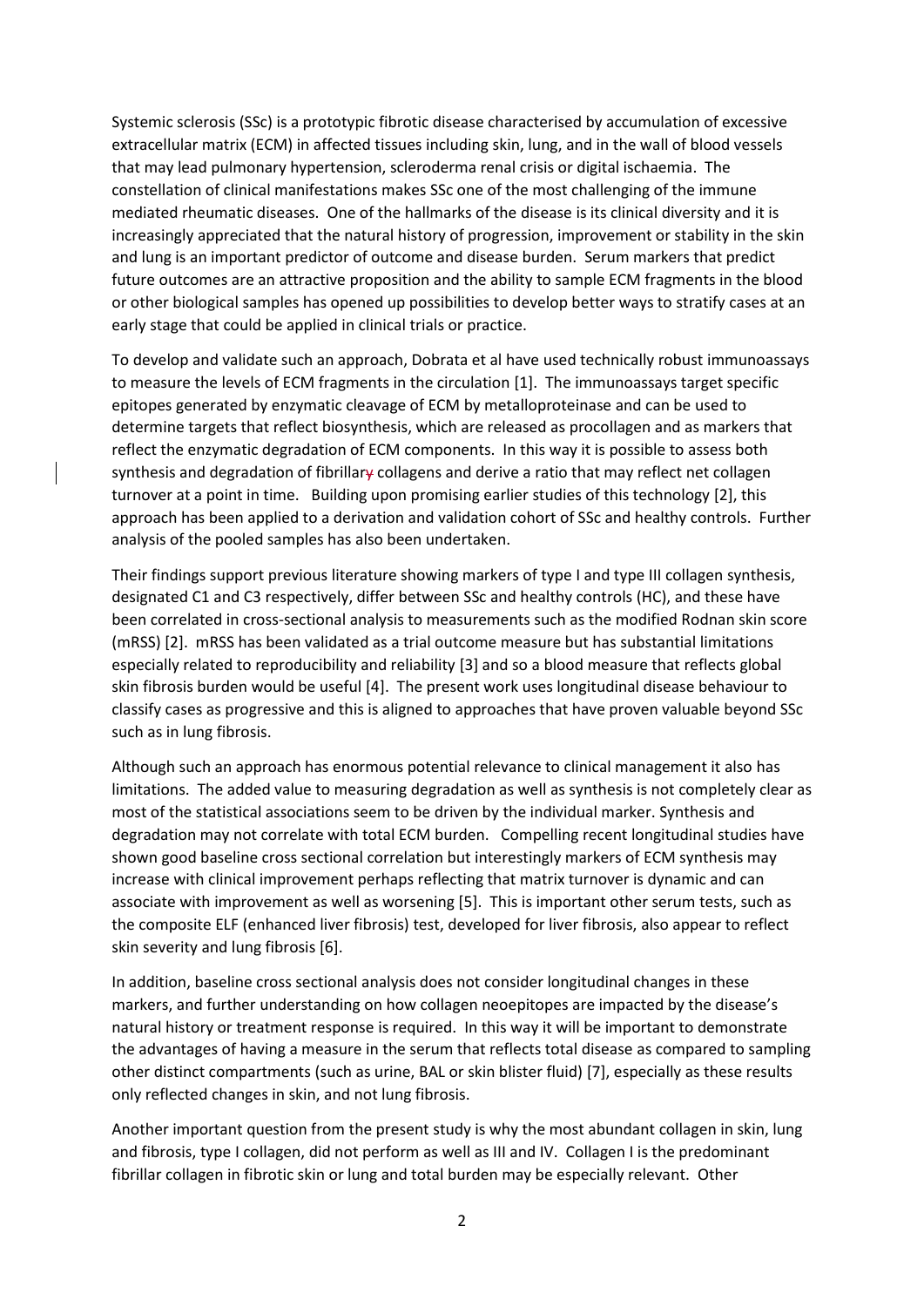approaches such as isotopic labelling of proteins in ECM [8] have been tested applicable and have the advantage that multiple proteins can be measured simultaneously.

Although the ease and simplicity of a serum marker is attractive, it is of course also possible to biopsy skin in SSc which enables high dimensional transcriptomic profiling and intrinsic molecular subset classification [9] that has been shown to associate with clinical response in recent trials [10]. However non-invasive tools to stratify cases are needed to reduce inclusion of non-informative cases, likely to remain stable or improve spontaneously, in early stage trials makes the search for simple markers of progressive disease important. A marker that predicts future worsening in skin, and especially in internal organs or blood vessels would help to target the patients with greatest need for treatment and possibly also those more likely to respond to emerging novel therapies including direct antifibrotic drugs that may have applicability well beyond systemic sclerosis.

## **References**

- 1. LANCET RHEUM article TLRHEU-D-20-00146\_R2-2020 Dobrota…Distler
- 2. Juhl P, Bay-Jensen AC, Karsdal M, Siebuhr AS, Franchimont N, Chavez J. Serum biomarkers of collagen turnover as potential diagnostic tools in diffuse systemic sclerosis: A cross-sectional study. PLoS One. 2018 Dec 3;13(12):e0207324. doi: 10.1371/journal.pone.0207324. PMID: 30507931; PMCID: PMC6277093.
- 3. Khanna D, Furst DE, Clements PJ, Allanore Y, Baron M, Czirjak L, Distler O, Foeldvari I, Kuwana M, Matucci-Cerinic M, Mayes M, Medsger T Jr, Merkel PA, Pope JE, Seibold JR, Steen V, Stevens W, Denton CP. Standardization of the modified Rodnan skin score for use in clinical trials of systemic sclerosis. J Scleroderma Relat Disord. 2017 Jan-Apr;2(1):11-18. doi: 10.5301/jsrd.5000231. PMID: 28516167; PMCID: PMC5431585.
- 4. Dziadzio M, Smith RE, Abraham DJ, Stratton RJ, Gabrielli A, Black CM, Denton CP. Serological assessment of type I collagen burden in scleroderma spectrum disorders: a systematic review. Clin Exp Rheumatol. 2004 May-Jun;22(3):356-67.
- 5. Quillinan N, Clark KE, Youl B, Vernes J, McIntosh D, Haq S, Denton CP. Multiplex serum protein analysis reveals potential mechanisms and markers of response to hyperimmune caprine serum in systemic sclerosis. Arthritis Res Ther. 2017 Mar 7;19(1):45. doi: 10.1186/s13075-017-1252-x. PMID: 28270187; PMCID: PMC5341430.
- 6. Abignano G, Blagojevic J, Bissell LA, Dumitru RB, Eng S, Allanore Y, Avouac J, Bosello S, Denton CP, Distler O, Ferraccioli G, Jordan S, Matucci-Cerinic M, Ong V, Messenger M, Hutchinson M, Buch MH, Emery P, Del Galdo F. European multicentre study validates enhanced liver fibrosis test as biomarker of fibrosis in systemic sclerosis. Rheumatology (Oxford). 2019 Feb 1;58(2):254-259. doi: 10.1093/rheumatology/key271. PMID: 30239834
- 7. Heickendorff L, Zachariae H, Bjerring P, Halkier-Sørensen L, Søndergaard K. The use of serologic markers for collagen synthesis and degradation in systemic sclerosis. J Am Acad Dermatol. 1995 Apr;32(4):584-8. doi: 10.1016/0190-9622(95)90341-0. PMID: 7896946.